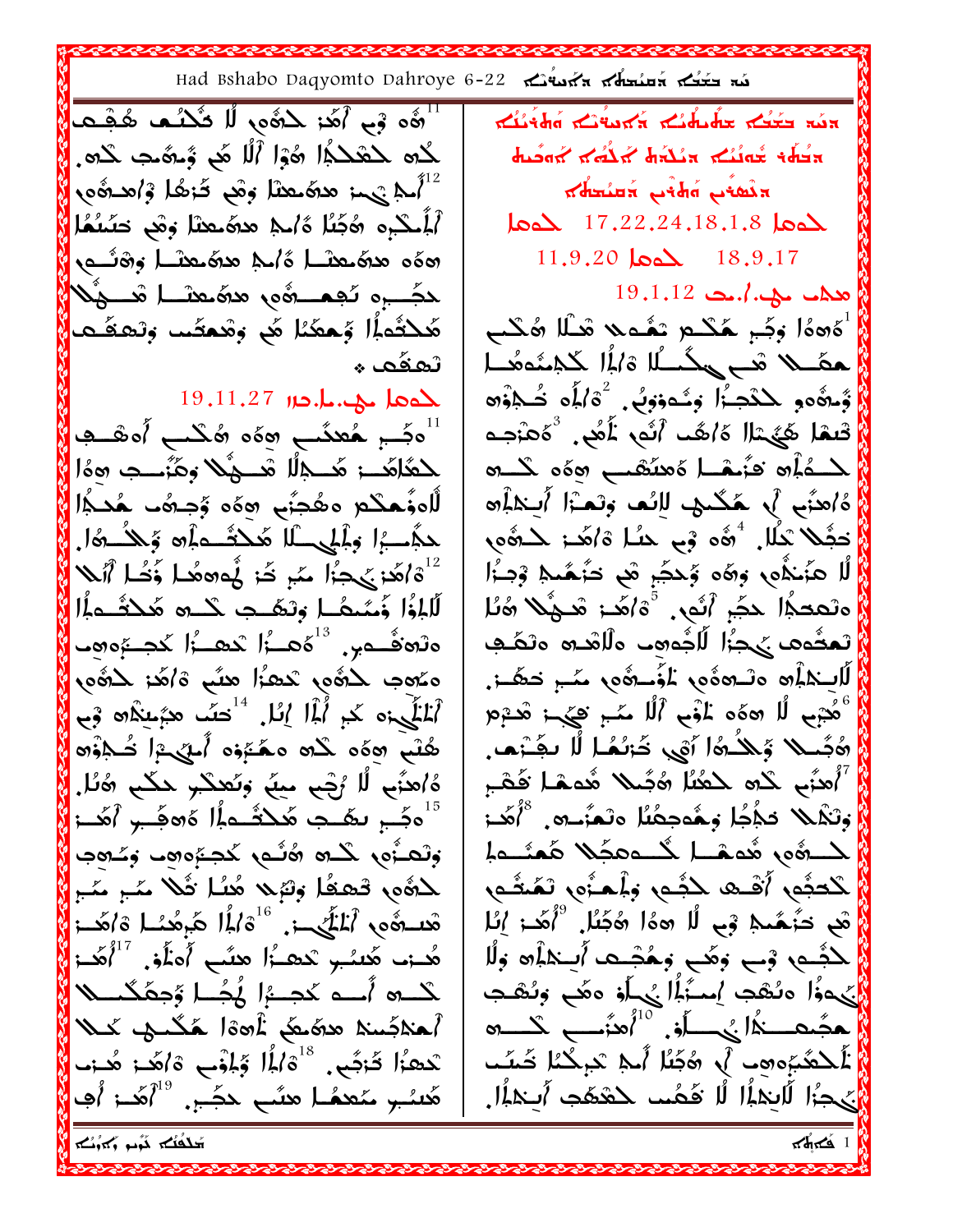Had Bshabo Daqyomto Dahroye 6-22 مَنْ مَتَمَتْكُمْ Had Bshabo Daqyomto Dahroye 6-22 لْمُحَمَّلُ أَبَّ أَبِنَا £1ô0 هَكْسَنِي كَمَلًا  $17.22.27$   $11.22.37$ َّکُّـہٖ شَدْهُ ْعَجُّـب ﴾ فِ کُهجُّـــُّلاً ٱهُـــۃ مَعْمَا ثَرْبَّى  $\lambda^{20}$ اْ إِسْزَنَا  $\delta$ اهُز هُـزم لَّكُوبٍ يَعْمَدُ حَذِّبٍ وَهُوَ حَـٰٓوَى وَإِنَّعَٰـا هَٰا هُنسُبِ هَٰهِ وَٱللَّهِ هِهَٰا لِمَسْمَٰلِ فَسِيرِ گىلەر خېشۇەلل تۇسكىي ئېمىز قىلېر أمْتَعِهِكُـــمُنُـمَت هَـكَـمَعُـــا وَلِمُكْـــــهُا فَيُحِبُّوا أَسَمْ هَمْسًا مِعْصَلاً أَسَمْ شَوْمٍ  $\sum_{i=1}^{\infty} a_i^2$ بْ مِنْكُمْ  $\sum_{i=1}^{\infty} b_i^2$ و مُنْكِبْتِ لَيْتَمْ وَلًا هُعنا مِسْتِي أَبِنا شَبْعٍ وَلًا اذْهَبَا. أَهُد: كُــُرُه مْــِ ۚ فُــٰدَهُبِنِ ٱوۡٓدَابِ كَجِــٰٓءُۭا $\ell^{22}$ لَكَجِفَائِسُهُمْ هَاْجِهِ هُنُهِ، وَنُعَصَّبِ لَمْقَبِ لْمُوْبِ أَهَٱبِ وَجِعْدِ وَّهُـا كَــٰمَا كَاهُـا تَسِعُلْ يُرِيدُ مَنْ هَذَا اللَّهِ عَلَى مِنْ الْمُعَالِمِينَ مِنْ ةَ اهَــزه كَـــره وَّحَجَّــمٍ لَّا مُـــرْهُجَ لِمُوَّــبٍ هِ هُقْلاً إِنَّا مُدْمٍ وَلَّا هُمْدًا مِنْتُومٍ إِنَّا الْمَاهِ مِنْ أَنْهُدْ لِمَدْهُمِ أَبِي مِجْمِ كَمِلاً هْدْمٍ وَلَا أَوْتَحِيمٍ.  $^{23}$ حْمُنُط لَّا يَهْدِجَ تحمقت كتلا فُجُودُ وَاطُ أَبْلَ مَعْمِ ثَاجُا حجَّىٰدًا هُرمُدِه عَفْمِد 16مَّ: حَد  $\lambda$ اَجَــلا كَــلاه كَـــلا وْتـــمْلْهِ،  $\delta^{24}$ دْهُنَــم هُئا هُجْتِ أَ كُبِرٍ هُعِنُـمٍ مَحْتَـبِهِ وَّاءَكَا هُــ مَّــ نُعصُّــ مَّدِهَٰـا هَدهَـڢ وهُىعُم هزْهُدەهِ۔ أَهُدْ هُجِه هُنْه هُنْدًا نَّهُا هَم حَسُوَّى أَه هَي نُوجُوْسًا.  $\int_0^{26}$ هُ: ههَجم لههُم وُالِم للمُلَمِ تَعْمُرُا هِنَبٍ. <sup>25</sup>اُهنَّب كُلم هُــَنَ، أَلـهِ للــهُ.إَه تَدهــَٰ;ا<br>هنَّب ، <sup>26</sup>اُهَــز للـــوَّه، أُهَــز إنَّا للجَّــه، كَـــهِ ــقَعْدُــهِ شَمْ شُمْئَتَــا أُهُـــز كَـــم  $\mathring{\mu}_{\mathbf{y}}^{2}$  مُجْرِحٍ حَنَّدٍ مَثَارًا  $\mathring{\mathfrak{f}}$ فَعَلَّا  $\mathring{\mathfrak{g}}$ ولًا وْبِ نَجِمْـبِلا أَنَّـهِ آبِلا ۖ لِمُتَعَبِّ أَوْهُـبِ وَجُلْدُ هُمْ وَجُمْعَ كَلْمَ تَجُمْعَ مَدْ الْمَدْ تَكْدَدُا ونُـوبُا هَـرِهُـُـا وهُكْـم فـكِلِّب ەقىس ۋە بېڭىمىنلا كىسى أب ۋە ۋاپىل لَّكْنُ تَجْتَشَدُو مُنْتَسِي آَ تُحَبُّوا لِكُوَّشُولَ ُقَــوهُــوهِ وَلَمِعَــُــب أَهــٰكُلُواْ وَهَـٰ هَــب ەھَجا مىڭگە ھىمگگېنو ھ حَكَىٰ رُجُّے ۖ أَمكْبٍ وَلَا رَجَّے وَّامِكْسِ حكْسةُ مِ أَخِذُهِ أَنْسَمٍ وهُهْكُسُ أَنْسَمٍ  $\sim$  مُرَمَّد  $\sim$ ومئر حمّجًا حدَّثَكُمْ وَاستُتَا وَهنُعِدًا لْمَعْمَا وِدَّتْا وِمَّەم ݣْدْهَٰا كَتْجَوەم هِ أَهَٰذِ حَدَّةِ مِنْ أَلْمَلِّيْ ذِهِ حَدَّةِ مِنْ مَمْ أَلْمَا فَحِيْهِمَا. أَمْلَيُّ زِهِ كَبِ أَمْلًا إِنَّا. إِنَّا. دَمَنْـدُب. وِكْـــدا إِنْــف كَـنُـكِّلِ وِلْا گەمُل ئېي ئ حثى مُحْمَدا مُحمَّدهُ أوْمِحَمَّدَ لمعَدهُمَا وأَكْدُا كَلاَنِ هَكَيُبٍ. أَحْدَثَ لَمُ يُوَمُّا حَمَّ هُـوقَحُمَّا وِصَّحْدُه قب كَلُّـْهَا. أَنْقُـا وِهُــَ نُهُــٰهَ يُوْ وَ ەھَــەھَداْ ئەسەئىدا ەُ/ف ۋىڭئىىدا. بَدْيُمُكُمْ يَهْدِ بَدَيْهُمْ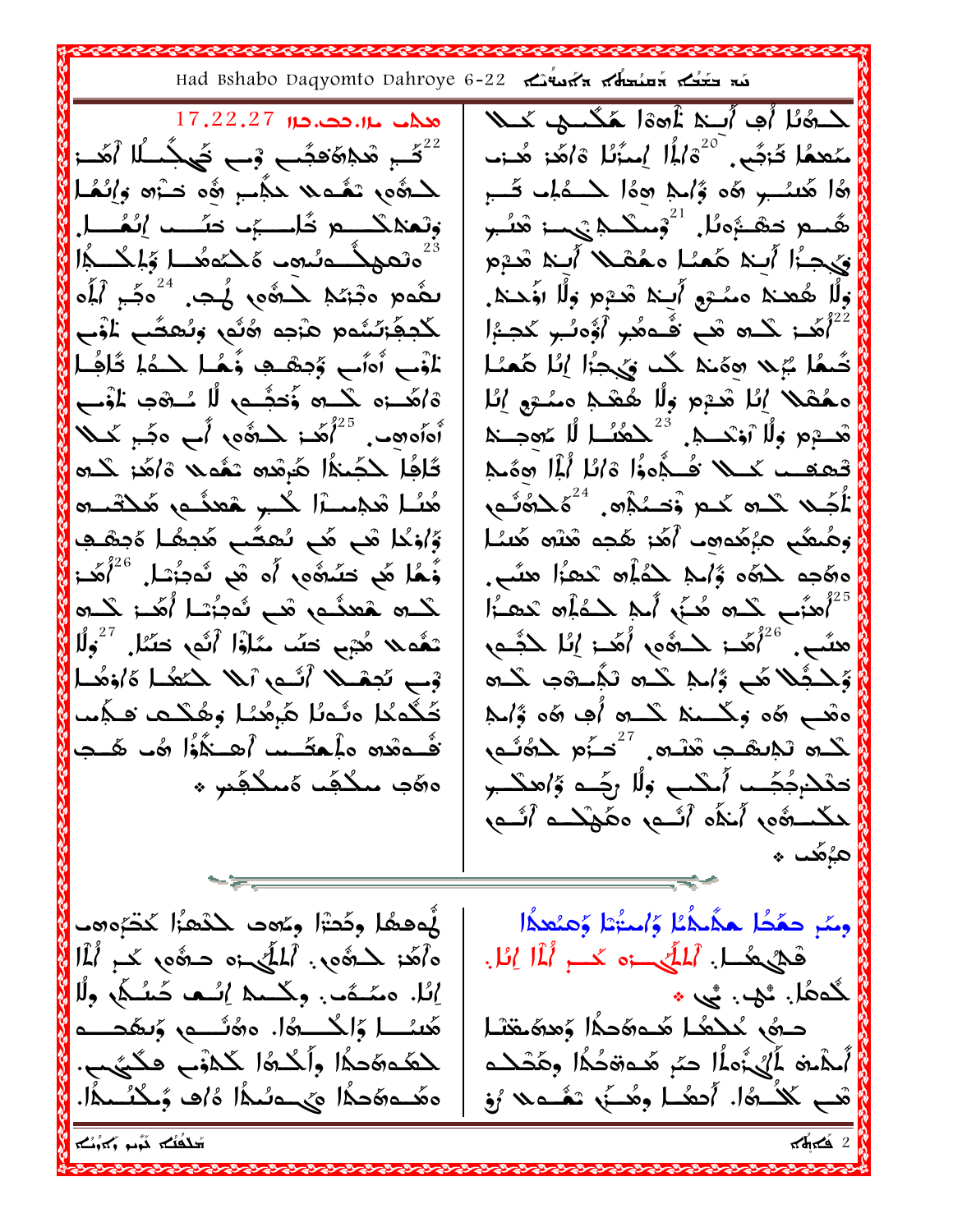Had Bshabo Daqyomto Dahroye 6-22 المناسبة المستحكم بتعليم المستحكم بمن

الْمِسْمَىٰ مَسْلَمًا الْمَنْصِرِ الْمَعْ صَفْرَه مُعصَّب ەَھۈَدەَـب كەشــەكتْشەھَە حْنُــٰـٰها، ھَــغُنَّـٰـٰہ اُ، فُـُوحُنُــا، لَمِـضُــٰہ اُا ەئېگىم للطَّائا وھَھْـەلھُە كَاھكَـعْنُـم واوّْأا، حدّْحُل هُبُعُما مِمّتْلِ ولَّا حُـمكم. لِّسْمَعْطُنُهُم وَلَا فَوَوْا مِدْوَوْا وِلَمْ10\$ هِ هُنَّى وَحَدَّبَــدًا. وُهِـيَا، هَعْـمَا، جَـعــرًا، لْحُثُمَاؤُنُا أَمْثَلُا وِتَسَأُونِ وَمَنْقَا حَكْتَبَ  $\cdot$   $\cdot$   $\circ$   $\circ$   $\cdot$   $\cdot$   $\cdot$   $\cdot$   $\cdot$ هَتُــا وأَحدُّـــوهُ مِسْتَــْمِ ا. وهُـــوهُدمُا مِنِّے وَبِ هِنُـمِیْ أَبْذُهِ هُـائا<br>مِلَّایُــزُه اُلْــدُه الْــــه حَــــد مَّــــدِّ هِــَــدُه وَّىكْتُمْ أَ وَبِ . وَقِيْهَا قُومُتُمْ الْمَيْتُوْسَ كَذَّهُ عَلَمَ مُسْسًلًا هُنَّسَمٍ ونُعَصُّبِ هْجُلًا شَمَاؤُنُا. هَٰحَكَّى وِنَالْمَا عَاهُا وَتَحَدَّا لِكُمُوقَاهُمْ الْمُ اللَّهِ . وَقِيْ الْمَعْشَاءُ هْلُمْ مُدْهَدُلاً. وْلِي نْهِدْا كَمُمْتْزَا. سُهْد ە مەتھىلگەن ھەم ھەم ئىھىلى ئەك كُمْ فُوَجُنَا هُشَا ومُعصَّلًا كُمْ مُكْتُو هُتُو وَتِي كَذَٰنَا. هُمْ هُكُمْ شُكْمَوْهِ، حَشَمُا. أَ؎ كَحرُا لُمَا هَ مِهَ مِمْا كَــلا أَهْلاَكْتُمْ لَمَّايُنْ وَالْمَدْوَنَا، فَيُوَكِّدُ الْمُحَدِّدِة كَكَسِلًا مِدْهُمْكَمِ مِهْدًا. شُهْرًا كَسَلًا َحْدَبُهُا وحِلُّونِمُا وَكُلُّمَاْ لِكُمِّ: وَلَكُمْ الْمَمَّادِ ِ مَنْفَعِد أَنَّهِ ۖ حَأَوْمَئِنَا ۚ وَأَوُّبِـعُمَا ۖ أَس رُحِبُ هَّنَى أَهَمْعُو. نُدملا لمَسَّزْه أَه وهُــزُو. وْلِي نَوْوْا مِكْتُبًا مِمْعُمْتْ أَمَّاهُمْ: ۚ حَصُرُ |أَلَكْتُهْ|. شُوْا شَى لَمْ يُرْدَءُاْ شُدَوْحَدُّنُـٰدَاْ. حُىعُا هَمكُسُّا وِلًا هُدَاًوْ. فُدِعَ حَسْمَدًا ەَحھُـا وَٱكْـــەو اھْا حَمَّمَّـــز تَـكْـُــا قَب كُنُّمُا لَمُّي تَمَوَّا حَصُّا مِنُوخُف هَنَّا ﴾ هُعثَمَلُا وِكُمكُماًا. مَعْرَم وَحكَمالًا ٱلْمَطَّعَد ٱوْهَا وِلْكَمِنْقَسْتَ حَقْلِلُمْلَاهِ وَهُنَّىٰ أَحدُه من لَهُمُاا هَزِم أَحْدُهُا مَكْــدا تَــه ەَحنُـەم مەُھھلُـا ەوَّىلُـا. ھــرُم وِنَــالْمَا حُــودها وهُـــــها. هُـصُــا وْهــْزْه تـــهةا هُـــواًا. بِكُمْــا كِنُعَفُــكَ وَبِنَيــوَذِ كَذُبَ: شَي هَكَبَ «فَبِ كَعْتِفَقْتُمَلَّا ەڭرۇڭمال ەآس شىلغا شەئا ھگەھب حَدُّهُ وَهُنَّى وَحَدَثُهُمْ. أَوَّا حَضَرَبُ لَمَّانُ أَوْلَمَا هِ ثَمَاؤُنُا حَثَحَتْوَا وَبِنَفَجِبَ. هَٰٓبِعُجُمْ مِنَّے ھُ۔ كَكَسْزُهِ أَا. وَهُو وُحكَسْوَلًا ثَسْبُ لحَكَمُّتُومُّاً. وهُـا لحَسْبِيطُا ومُكْفِّ كَــلا صُــةِنْا ومَُصْلَبِ لِمُنشَـهِـلَا يَحْسَاْوُه وَهمْسُلْ. أَوَّا وِحَتِّ أَنَّمِ لُحُـلَّـهِ كَــلا حٌتمْا وِلًا حُبِ أَنْبِ وكَعِبُلا آِصُا حَزَم هَيْتِهَا وِهَمِعْتُمَاْ الْمَثْمَةِ وَالْمَسْمَعِينَ مِنْ الْمَسْمَعِينَ هْدهْبِ هَكْسُـزْأَا هُـام ولًا هَٰتُوهِيْـا. لْحَكَنْـْـماُا. ەحُكَوْنَـى لَّاحُــرْثَا ە $\delta$ ھــرْثُماُا أَأَوْهِمْلَ. ثَلابٌ ثَلُ \* مَحْمَٰثًا مكْحَكْتَهْا هَهْكْتَا وِحَتِّبِ ٱنَّـهِ حلُّومْسُلٍّ وَحِيُّوْاً أُسِيرٍ رُحِنْسُرِهِ ۖ وِأَحْسَرُهُ!. ه مُتَابِ وَالْمُفَعِدَةُ مِ كَعِدَةُ مِ. مُنْحَظُّكُمْ كَمَسْنَدْأَ هِهْ كَلْسِهِ هَصَلًا. وَهُنَّـمٍ وحُدَبَـــبِ لَمَالٍ أَوْ أَوْ حُسُــداً أَهُدَــٰهَـٰدَا أَوَّا هَكْــعِدْهِ كَعْــهُوبِ. أَه حُرْفِــدُهِ ا بمشابهته بتهريج  $4.4$